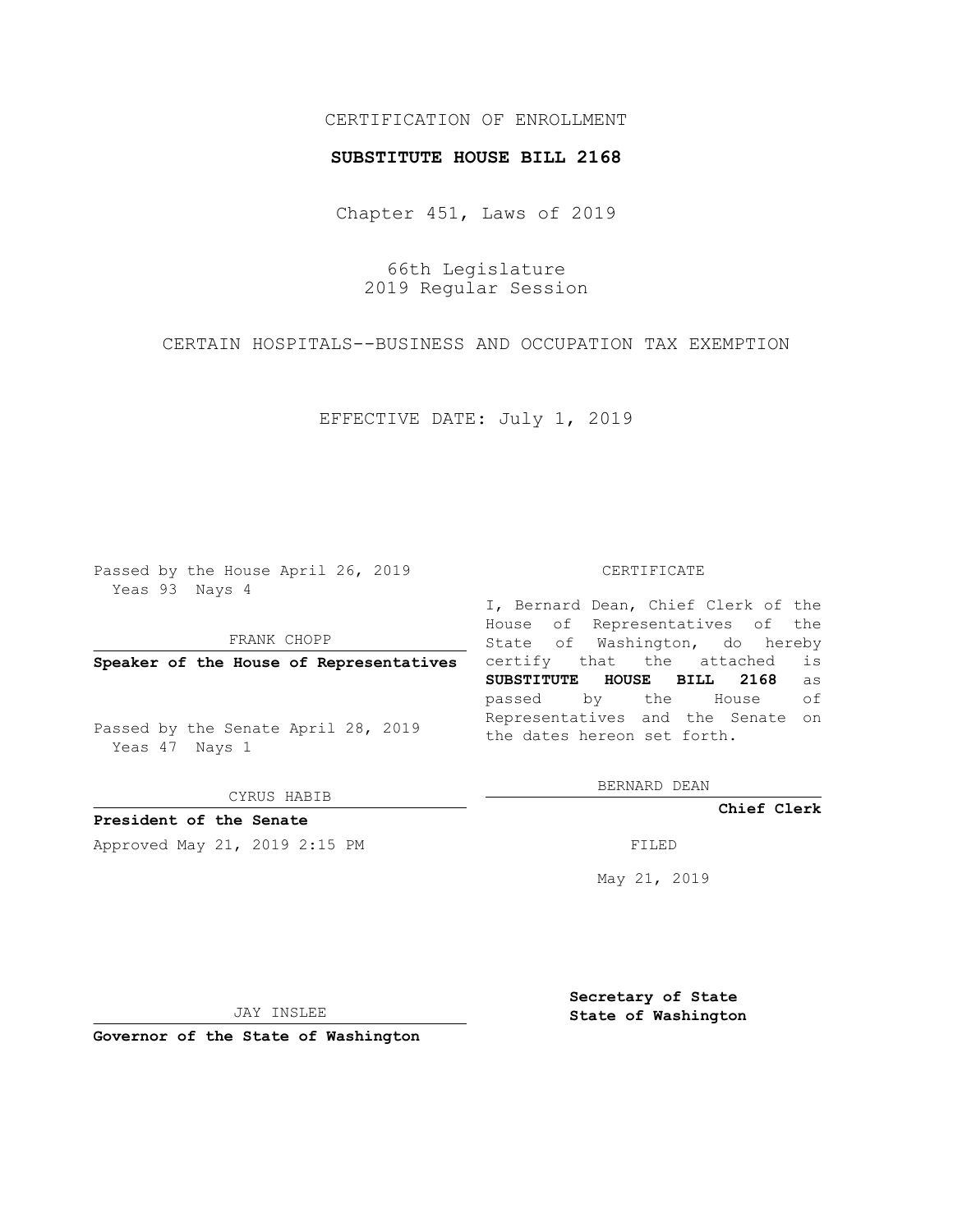# **SUBSTITUTE HOUSE BILL 2168**

Passed Legislature - 2019 Regular Session

**State of Washington 66th Legislature 2019 Regular Session** By House Finance (originally sponsored by Representative Tarleton) READ FIRST TIME 04/26/19.

1 AN ACT Relating to tax preferences; adding a new section to 2 chapter 82.04 RCW; creating a new section; providing an effective 3 date; and declaring an emergency.

4 BE IT ENACTED BY THE LEGISLATURE OF THE STATE OF WASHINGTON:

 NEW SECTION. **Sec. 1.** This section is the tax preference performance statement for the tax preference contained in section 2, 7 chapter . . ., Laws of 2019 (section 2 of this act). This performance statement is only intended to be used for subsequent evaluation of the tax preference. It is not intended to create a private right of action by any party or be used to determine eligibility for preferential tax treatment.

12 (1) The legislature categorizes this tax preference as one 13 intended to provide tax relief to certain eligible businesses, as 14 indicated in RCW 82.32.808(2)(e).

15 (2) The joint legislative audit and review committee is directed 16 to evaluate the role eligible hospitals play as safety net providers, 17 using metrics including but not limited to:

18 (a) The monetary value of the following services provided by each 19 eligible hospital:

20 (i) Uncompensated care, by category of health care services; and